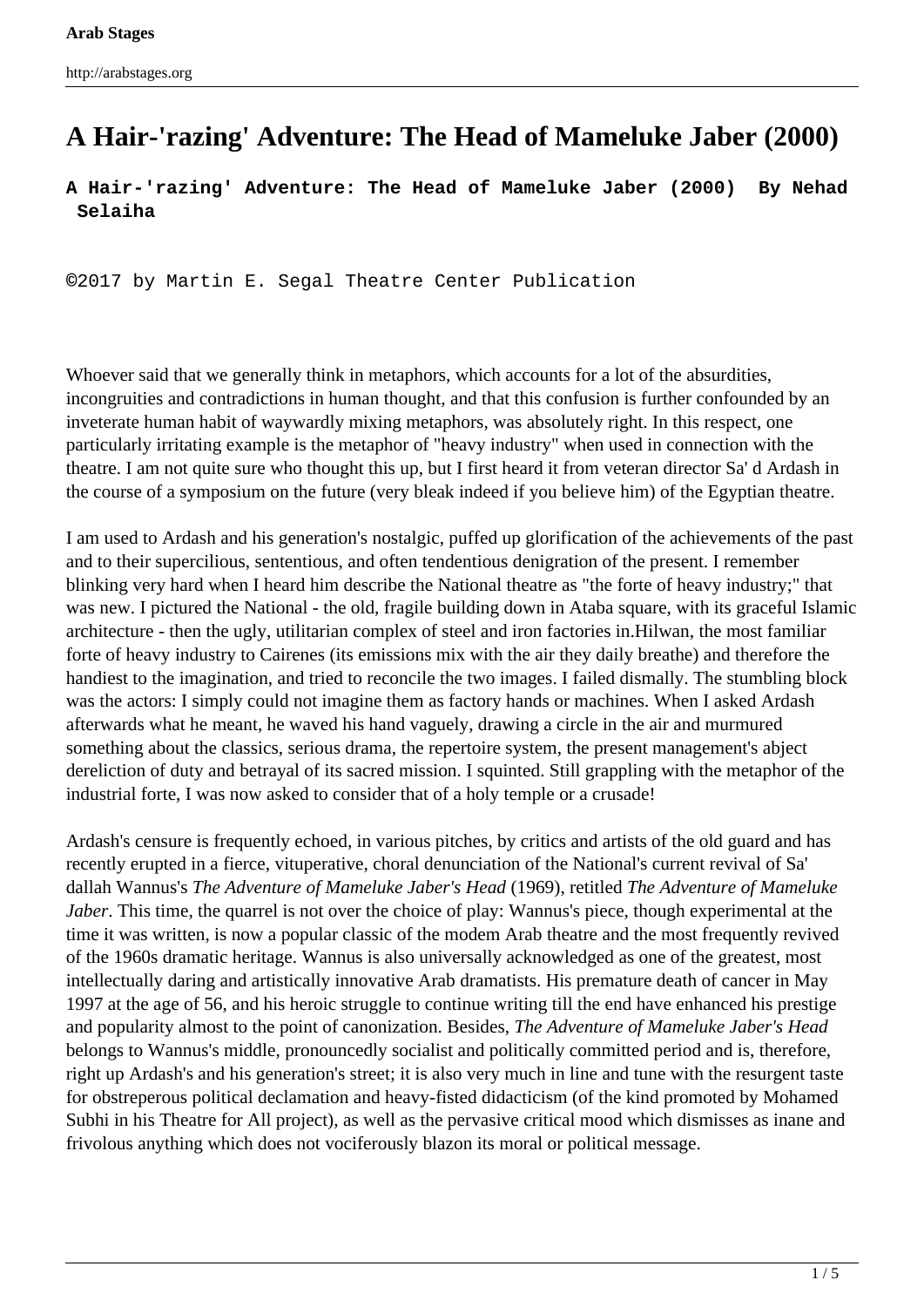http://arabstages.org

In this respect, Murad Munir's new stage-version of *Jaber's Head* at the National does not fall short; the message is there, loud and clear, shouted from the stage, the boxes on both its sides, the back of the auditorium and its front; it is further underlined by Sayed Hijab's lyrics which clinch every scene and by the comments of the narrator or *hakawati* (storyteller) who connects the scenes. The new adaptation left the main action - the story of Jaber - substantially unchanged, restricting its alterations to the outer framework. Writing in his favorite form, that of the-play-within-the-play, and adopting Brecht's alienation principle and its techniques, cherished by the 1960s generation of leftwing writers, Wannus presents the tragic adventure of Jaber (which he lifted out of an ancient history book by Al-Dinari) as a series of scenes conjured up from the past by a story-teller in a humble cafe, and physically enacted before the audience (the one on the stage, in the fictional cafe, and the one in the auditorium at any performance).

The cafe audience constantly intrudes upon the scenes with their comments, betting on the future course of events, comparing their lot with that of the common people of Baghdad in the story, and establishing pointed parallelisms. They complain that the *hakawati* has been feeding them nothing but tales of misery and oppression, corruption and famine, as if they haven't enough of that in real life; what they ache and clamor for is an escape route from the present, wish-fulfilment and vicarious satisfaction through stories of heroic exploits, serendipitous adventures, and miraculous changes of fortune. In response, the *hakawati* darkly tells them that the time for happy stories has not arrived yet, that it is up to them to make it arrive, and that it all depends on what they can read in his sad stories and the kind of moral they draw from them.

The moral couched in the parable of Jaber, a reckless and crafty slave to the vizier of Baghdad at some unspecified point in history, is obvious enough and quite familiar in the 1960s leftwing drama. It simply says that the quest for individual salvation is always fruitless and doomed to end in tragedy and disaster. When a deadly power struggle develops between the Khalif of Baghdad and his vizier, disrupting the life of ordinary people and causing great suffering, the Khalif puts his guards at the city gates to intercept a suspected message from the vizier asking for foreign help. Everyone going out is thoroughly and minutely searched. The vizier is desperate and at his wits' end and Jaber sees his chance and seizes it. The prospect of freedom, fortune, high rank and marriage to his beloved whets his already sharp intelligence and he comes up with a devilishly ingenious stratagem.

The only way to sneak out the message is to have it written on his scalp after it is shaved bald, then let the hair grow back again to cover it. The guards may search everything, even the food and private parts of a person, but it would never occur to them to search under the hair, he tells the vizier. When the shaving ceremony, performed like a mock-religious ritual, is over and the message duly inscribed on the silky smooth scalp, the wily vizier adds a postscript instructing his ally, the king of Persia, to destroy the evidence of their collusion and cut off the precious head. From that moment on, and unbeknown to him, the smugly confident and self-congratulating Jaber walks with his death sentence literally written on his head and this turns everything he says or does into a cruel irony. But if you do not already know the story, have not read the play, and are watching it for the first time, you do not get to know about the postscript till the end; but though you miss out on the irony, the thrill of the final shocking revelation is more than enough compensation.

It is only after Jaber is beheaded in a savage scene that the *hakawati* reveals the secret of his death and picks up the narrative thread to describe the terrible sack of Baghdad and the horrible endless night into which it has plunged. From that pitiless night, the citizens of Baghdad, Jaber's contemporaries, address the cafe audience across the chasm of centuries and warn them of a similar fate unless they wake up, shed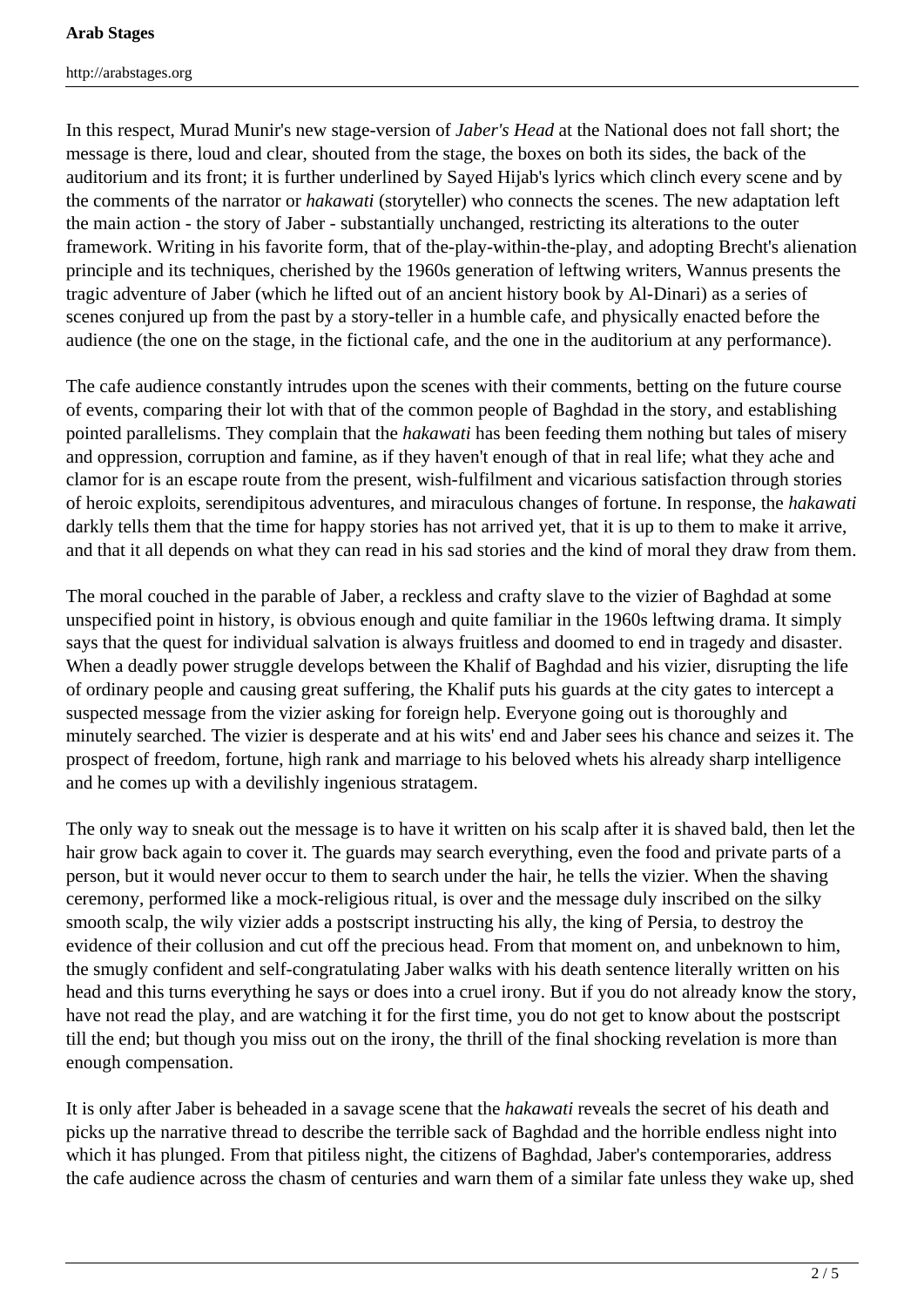their fear and indifference, become politically active and involved, and take their destiny into their own hands. The lesson, however, falls on deaf ears and the play ends on a cynical note with the cafe regulars threatening to boycott it if the *hakawati* persists in telling them such gruesome tales.

In Murad Munir's current production, the initial cafe setting is dismissed and the traditional, old-fashioned *hakawati* is replaced by the fair and voluptuous Fayza Kamal in a wine colored trim jacket and skin tight black trousers. Acting like an impresario or master of revels, she welcomes us, pays tribute to former masters and introduces the evening's entertainment. When she launches into her narrative, hitched up high in the loge on the right, facing a small band and a singer on the left, she assumes the tone of voice and intonation of female presenters of children's programs on the box. The suggestion of a children's game gains force as she announces that, rather than a stage, as Shakespeare (and Yusef Wahbi after him) would have it, the world is really a marionette show. In any case, the performance proceeds as one: actors hang from the flies on strings like marionettes, climb up toy-like high towers, hide behind cartoon-like columns, bounce up and down on beds, or gleefully sway on brightly colored swings. The sets have the vividness, simplicity and boldness of children's drawings, and Munir's renowned passion for visual exuberance and kinetic effervescence is fully indulged.

The sprightly mood, which informs the new frame extends to the inner action, pervading many scenes and infecting the style of acting, particularly in the case of Ahmed Bedeir who plays Jaber. Wannus's serious message is still there, very much so, but Munir and his actors do not see why they should not have as much fun, and give as much pleasure as they can delivering it. It is perhaps this spirit of fun, the rejection of pompous gravity and glum solemnity, which has led many of the critics who can only think of the serious in terms of the lugubrious to accuse the production of levity and frivolousness. This does not mean that the production is one long frisky romp or a round of unadulterated merriment. There are sad, moving scenes, and the most poignant are the ones, which subtly evoke, without the least direct reference, the tragic suffering of the Iraqi people.

Other targets for critical attacks were the alterations made by Munir in the parts framing the central story and his choice of popular singer Hassan El-Asmar (the contemporary extension of Ahmed Adaweyah who flourished in the 1970s, and Shukuku before him) as commentator. But in making his alterations, Munir was in fact obeying Wannus's own instructions in his introduction to the printed text which he insists is not a play but, in his own words, "a work-project" to be completed by the director and his cast through improvisation. He explicitly states that the initial cafe-setting and frame-scenes are not mandatory and can, indeed should, be altered to suit the time, place and specific conditions of every production; even the dialogue should be changed into the dialect of the place of performance. Munir who knows and loves his Wannus well (he did *The King is the King* and *Drunken Days* in the 1990s) has actually done nothing but obey the author's instructions. As for the choice of El-Asmar which was described as "beneath the National," I think that Wannus would have been the first to approve it, if only to spite the smug, bourgeois critics. Admittedly, El-Asmar's songs occupied more space than they should have, and his coarse, unpolished voice may not appeal to refined ears; but to contemptuously dismiss him as "unfit to tread the boards of the National" is nothing short of rank snobbery. The National's director, Huda Wasfi, ought to be congratulated indeed for turning a deaf ear to such stuffy criticism and for treating the National for what it is: a playhouse and not a school, a temple, or, indeed, a forte of heavy industry.

\_\_\_\_\_\_\_\_\_\_\_\_\_\_\_\_\_\_\_\_\_\_\_\_\_\_\_\_\_\_\_\_\_\_\_\_\_\_\_\_\_\_\_\_\_\_\_\_\_\_\_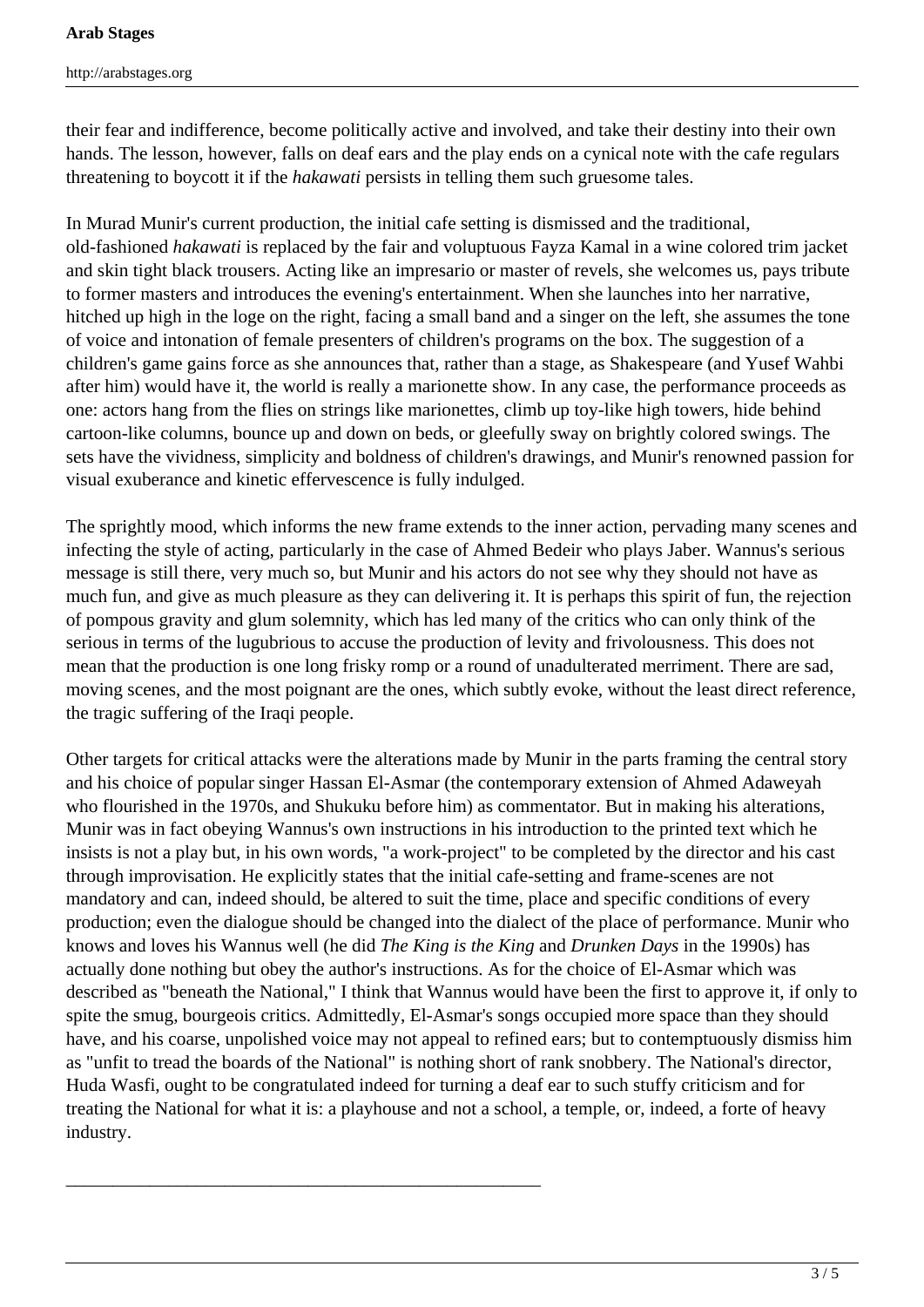

Arab Stages

Volume 6 Nehad Selaiha Memorial Issue (Spring 2017) ©2017 by Martin E. Segal Theatre Center Publications

**Founders:** Marvin Carlson and Frank Hentschker

**Editor-in-Chief:** Marvin Carlson

**Editorial and Advisory Board:** Fawzia Afzal-Khan, Dina Amin, Khalid Amine, Hazem Azmy, Dalia Basiouny, Katherine Donovan, Masud Hamdan, Sameh Hanna, Rolf C. Hemke, Katherine Hennessey, Areeg Ibrahim, Jamil Khoury, Dominika Laster, Margaret Litvin, Rebekah Maggor, Safi Mahfouz, Robert Myers, Michael Malek Naijar, Hala Nassar, George Potter, Juan Recondo, Nada Saab, Asaad Al-Saleh, Torange Yeghiazarian, Edward Ziter.

**Managing Editor:** Jennie Youssef

**Assistant Managing Editor:** Ash Marinaccio

## **Table of Contents**

**Essays**

- Editorial Note: Nehad Selaiha by Marvin Carlson
- A Place Under the Sun: To Be or Not to Be? The Question of the "Fringe" by Nehad Selaiha
- Women Playwrights in Egypt by Nehad Selaiha
- Bubbles and Balloons: The Amman Theatre Festival 1995 by Nehad Selaiha
- Great Art and Brave Hearts by Nehad Selaiha
- Home-Made Theatre by Nehad Selaiha
- Two Plays by Timberlake Wertenbaker: *The Love of the Nightingale* at the Women and Memory Forum and *Our Country's Good* at the AUC by Nehad Selaiha